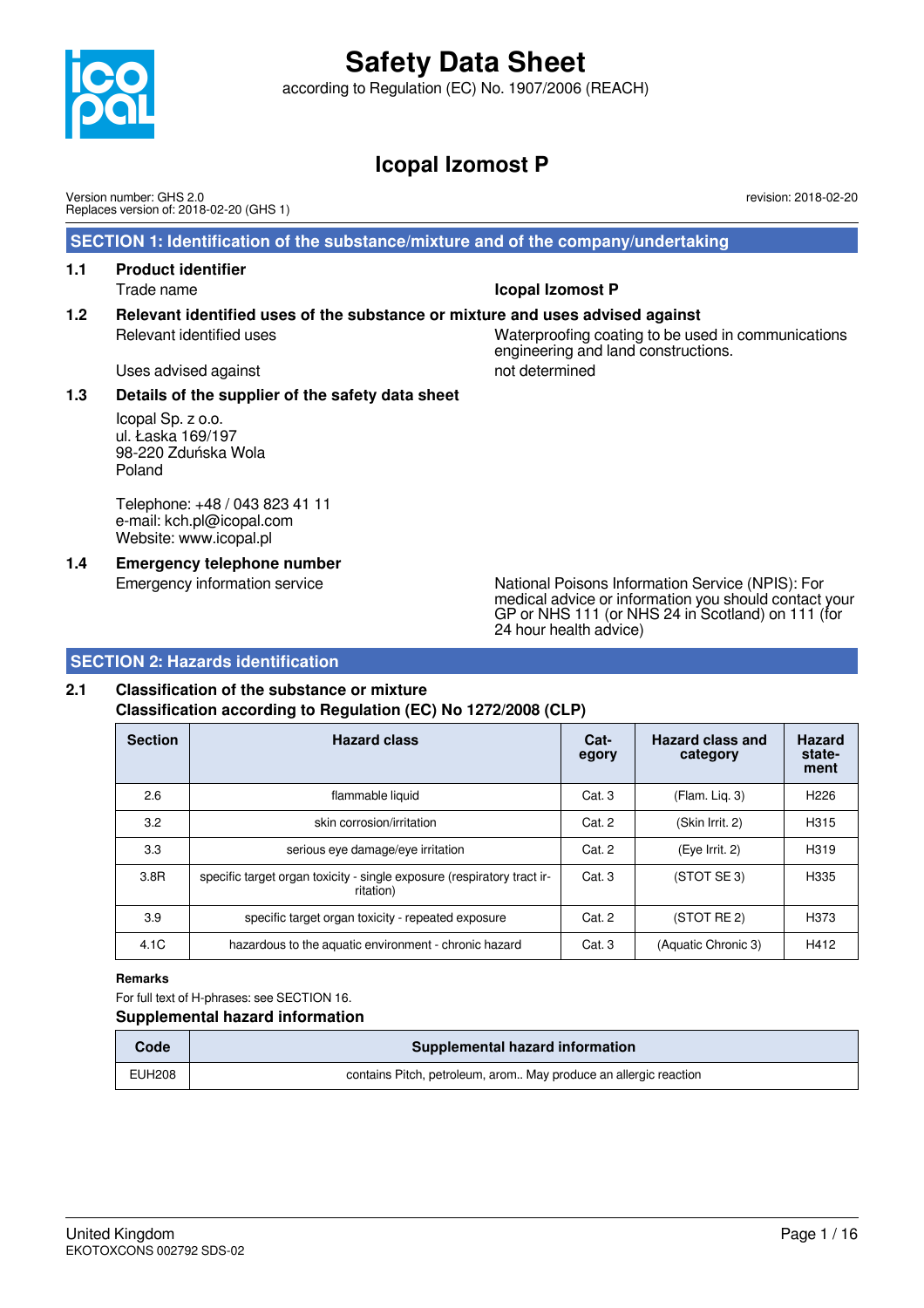

according to Regulation (EC) No. 1907/2006 (REACH)

# **Icopal Izomost P**

Version number: GHS 2.0 Replaces version of: 2018-02-20 (GHS 1) revision: 2018-02-20

### **The most important adverse physicochemical, human health and environmental effects**

Delayed or immediate effects can be expected after short or long-term exposure. The product is combustible and can be ignited by potential ignition sources. Spillage and fire water can cause pollution of watercourses.

### **2.2 Label elements**

**Labelling according to Regulation (EC) No 1272/2008 (CLP) Signal word Warning Pictograms** GHS02, GHS07, GHS08

### **Hazard statements**

| Dua a a utia ma muata ta magasta |                                                                    |
|----------------------------------|--------------------------------------------------------------------|
| H412                             | Harmful to aquatic life with long lasting effects.                 |
| H <sub>373</sub>                 | May cause damage to organs through prolonged or repeated exposure. |
| H335                             | May cause respiratory irritation.                                  |
| H <sub>3</sub> 19                | Causes serious eye irritation.                                     |
| H <sub>315</sub>                 | Causes skin irritation.                                            |
| H <sub>226</sub>                 | Flammable liquid and vapour.                                       |
|                                  |                                                                    |

### **Precautionary statements**

#### **Precautionary statements - prevention**

- P210 Keep away from heat, hot surfaces, sparks, open flames and other ignition sources. No smoking.
- 
- P260 Do not breathe vapours/spray.<br>P273 Avoid release to the environment
- P273 Avoid release to the environment.<br>P280 Wear protective gloves/protective Wear protective gloves/protective clothing/eye protection/face protection.

### **Precautionary statements - response**

| P302+P352 | IF ON SKIN: Wash with plenty of soap and water.                                       |
|-----------|---------------------------------------------------------------------------------------|
| P304+P340 | IF INHALED: Remove person to fresh air and keep at rest in a position comfortable for |
|           | breathing.                                                                            |
| P312      | Call a POISON CENTER or doctor if you feel unwell.                                    |

### **Precautionary statements - disposal**

P501 Dispose of contents / container to an approved waste disposal.

### **Additional labelling requirements**

EUH208 Contains Pitch, petroleum, arom.. May produce an allergic reaction.

### **Hazardous ingredients for labelling:** Xylene

### **2.3 Other hazards**

The substances in the mixture do not meet the PBT/vPvB criteria according to REACH, annex XIII.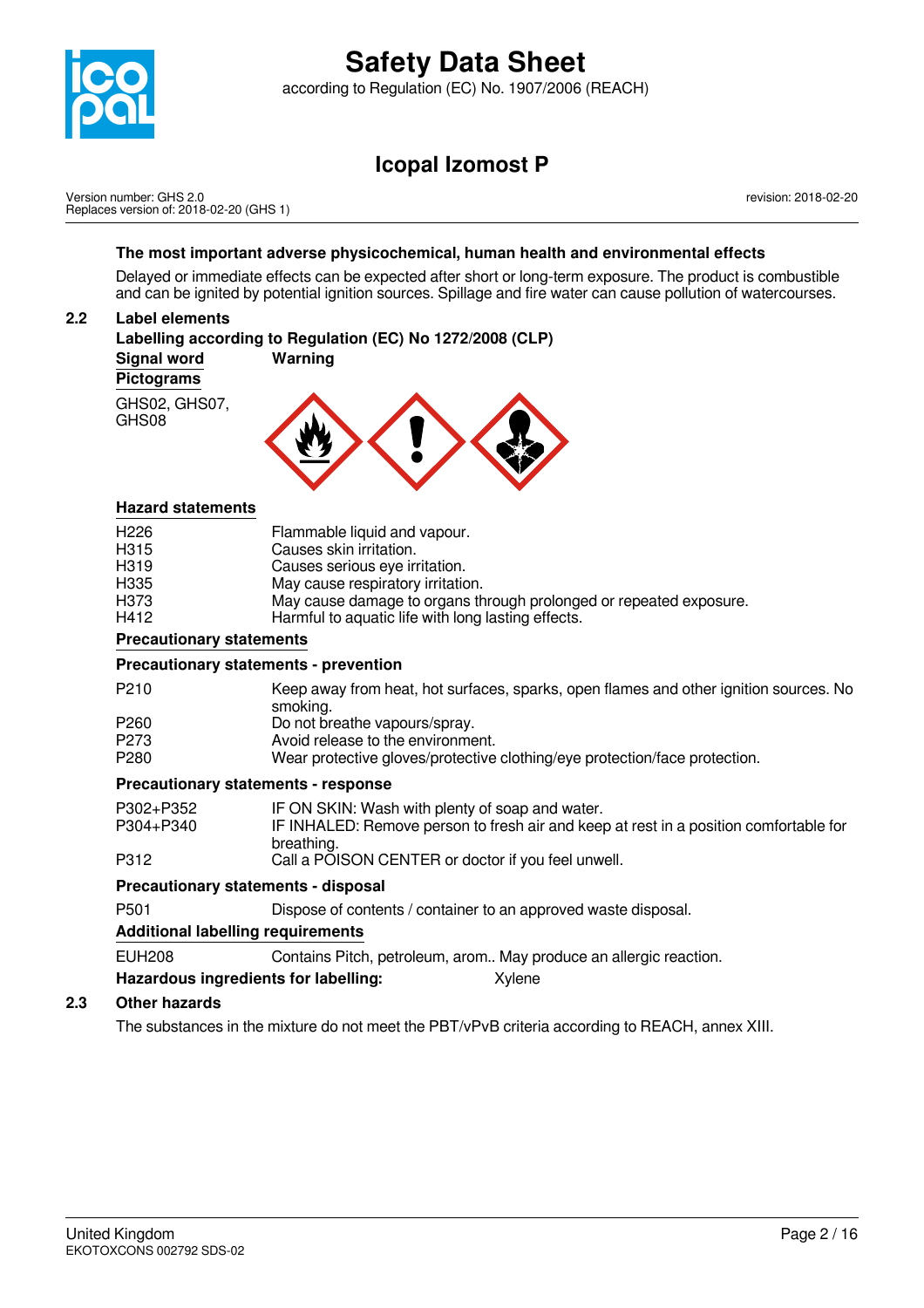

according to Regulation (EC) No. 1907/2006 (REACH)

# **Icopal Izomost P**

Version number: GHS 2.0 Replaces version of: 2018-02-20 (GHS 1) revision: 2018-02-20

### **SECTION 3: Composition/information on ingredients**

#### **3.2 Mixtures**

| <b>Name of substance</b> | <b>Identifier</b>                             | $wt\%$      | <b>Classification acc. to</b><br>1272/2008/EC                                                                                        | <b>Notes</b> |
|--------------------------|-----------------------------------------------|-------------|--------------------------------------------------------------------------------------------------------------------------------------|--------------|
| Asphalt, oxidized        | CAS No<br>64742-93-4                          | $50 - < 75$ | not classified                                                                                                                       | <b>OEL</b>   |
|                          | EC No<br>265-196-4                            |             |                                                                                                                                      |              |
|                          | REACH Reg. No<br>01-2119498270-36-xxxx        |             |                                                                                                                                      |              |
| Xylene                   | CAS No<br>1330-20-7<br>EC No<br>215-535-7     | $25 - 50$   | Flam. Lig. 3 / H226<br>Acute Tox. 4 / H312<br>Acute Tox. 4 / H332<br>Skin Irrit. 2 / H315<br>Eye Irrit. 2 / H319<br>STOT SE 3 / H335 | <b>IOELV</b> |
|                          | REACH Reg. No<br>01-2119488216-32-xxxx        |             | STOT RE 2 / H373<br>Asp. Tox. 1 / H304<br>Aquatic Chronic 3 / H412                                                                   |              |
| ethylbenzene             | CAS No<br>$100 - 41 - 4$                      | $5 - 10$    | Flam. Lig. 2 / H225<br>Acute Tox. 4 / H332                                                                                           | <b>IOELV</b> |
|                          | EC No<br>202-849-4                            |             |                                                                                                                                      |              |
| Pitch, petroleum, arom.  | CAS No<br>68187-58-6                          | < 1         | Skin Sens. 1 / H317<br>Carc. 1B / H350                                                                                               | $\star$      |
|                          | EC No<br>269-110-6                            |             |                                                                                                                                      |              |
|                          | <b>REACH Reg. No</b><br>01-2119539471-40-xxxx |             |                                                                                                                                      |              |

**Notes**

\*: Content of PAH = 1,37%<br>IOELV: Substance with a commu IOELV: Substance with a community indicative occupational exposure limit value<br>OEL: Substance with a national occupational exposure limit value

Substance with a national occupational exposure limit value

For full text of abbreviations: see SECTION 16.

### **SECTION 4: First aid measures**

### **4.1 Description of first aid measures**

#### **General notes**

Do not leave affected person unattended. Remove victim out of the danger area. Keep affected person warm, still and covered. In all cases of doubt, or when symptoms persist, seek medical advice. In case of unconsciousness place person in the recovery position. Never give anything by mouth.

### **Following inhalation**

If breathing is irregular or stopped, immediately seek medical assistance and start first aid actions. In case of respiratory tract irritation, consult a physician. Provide fresh air.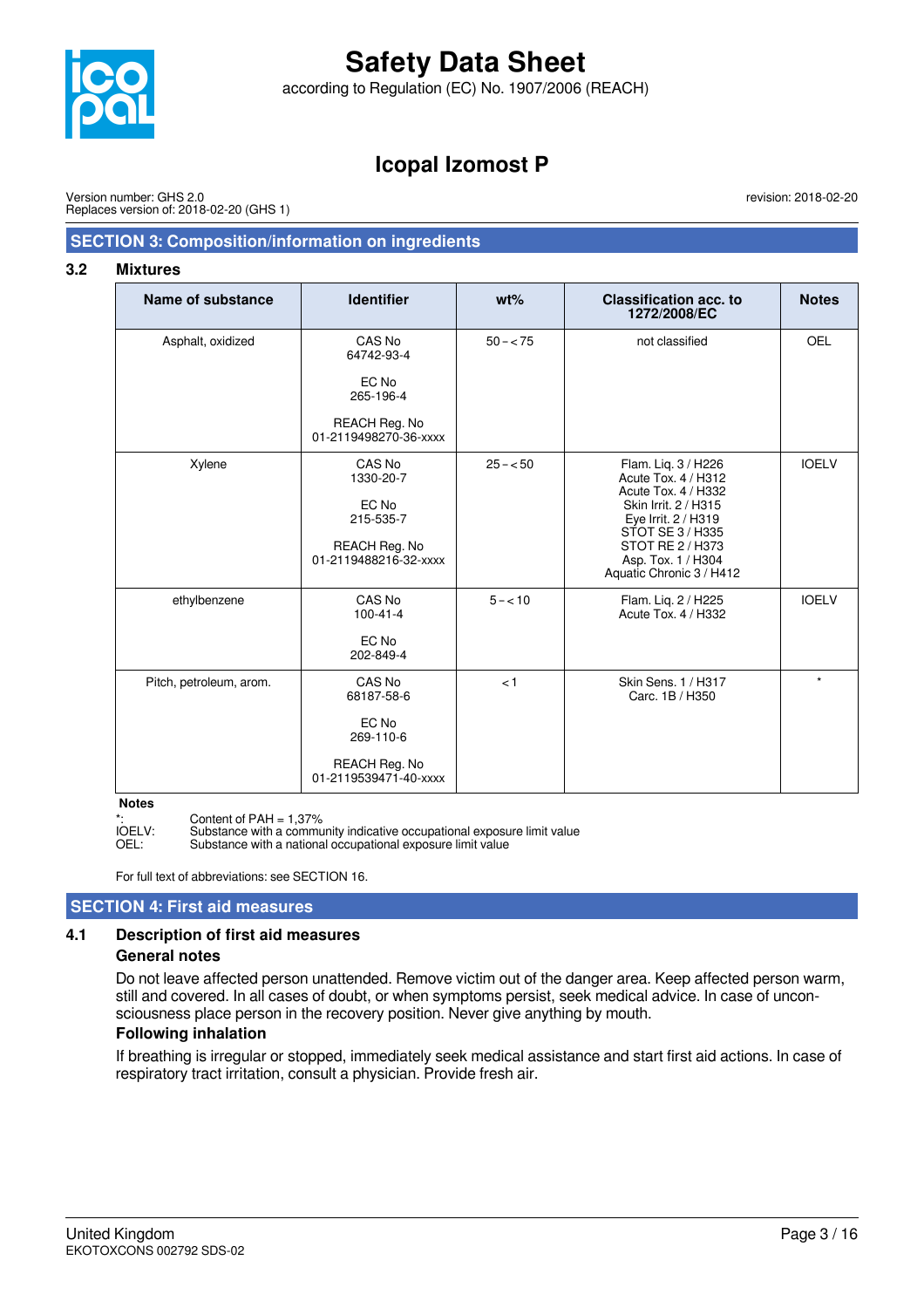

according to Regulation (EC) No. 1907/2006 (REACH)

# **Icopal Izomost P**

Version number: GHS 2.0 Replaces version of: 2018-02-20 (GHS 1) revision: 2018-02-20

### **Following skin contact**

Take off contaminated clothing. Remove the residues of the product with liquid paraffin or edible oil. Wash skin with water and soap or mild detergent.Remove contaminated/soaked clothes to safe place away from heat and sources of ignition.

### **Following eye contact**

Irrigate copiously with clean, fresh water for at least 10 minutes, holding the eyelids apart. Remove contact lenses, if present and easy to do. Continue rinsing. Seek medical advice immediately.

### **Following ingestion**

Rinse mouth with water (only if the person is conscious). Conscious victim can drink 100-200 ml of liquid paraffin. Do not give milk or edible oils to drink. Do NOT induce vomiting. In case of spontaneous vomiting the victim should lean forward to prevent aspiration. Seek medical advice immediately.

### **4.2 Most important symptoms and effects, both acute and delayed**

Description of known symptoms following exposure, if relevant - see section 11.

### **4.3 Indication of any immediate medical attention and special treatment needed**

Treat symptomatically.

### **SECTION 5: Firefighting measures**

## **5.1 Extinguishing media**

### **Suitable extinguishing media**

water spray, water mist, foam, fire extinguishing powder, carbon dioxide (CO2), sand

### **Unsuitable extinguishing media**

water jet

### **5.2 Special hazards arising from the substance or mixture**

Flammable. Do not use water jets - the risk of splash. Closed containers exposed to fire or high temperature can explode due to increased pressure inside. Cool closed containers exposed to fire with water spray. Solvent vapours are heavier than air and may spread along floors. Vapours may form explosive mixtures with air. Hot product may adhere to skin or clothes.

### **Hazardous combustion products**

carbon monoxide (CO), carbon dioxide (CO2), fumes

### **5.3 Advice for firefighters**

Fire fighting crew should be adequately trained and equipped with self-contained breathing apparatus and full protective clothing. Fight fire with normal precautions from a reasonable distance. Do not allow firefighting water to enter drains or water courses. Collect contaminated firefighting water separately.

### **SECTION 6: Accidental release measures**

## **6.1 Personal precautions, protective equipment and emergency procedures**

Avoid contact with skin and eyes. Do not breathe vapours. Wear protective clothing. The solvent contained in the mixture evaporates easily -ensure adequate ventilation.Eliminate all sources of ignition. Vapors of the solvent are heavier than air, they can form an explosive mixture with air. Vapors may spread along the floor and reach distant ignition sources.

## **6.2 Environmental precautions**

Keep away from drains, surface and ground water. If substance has entered a water course or sewer, inform the responsible authority. Collect contaminated soil and dispose of it.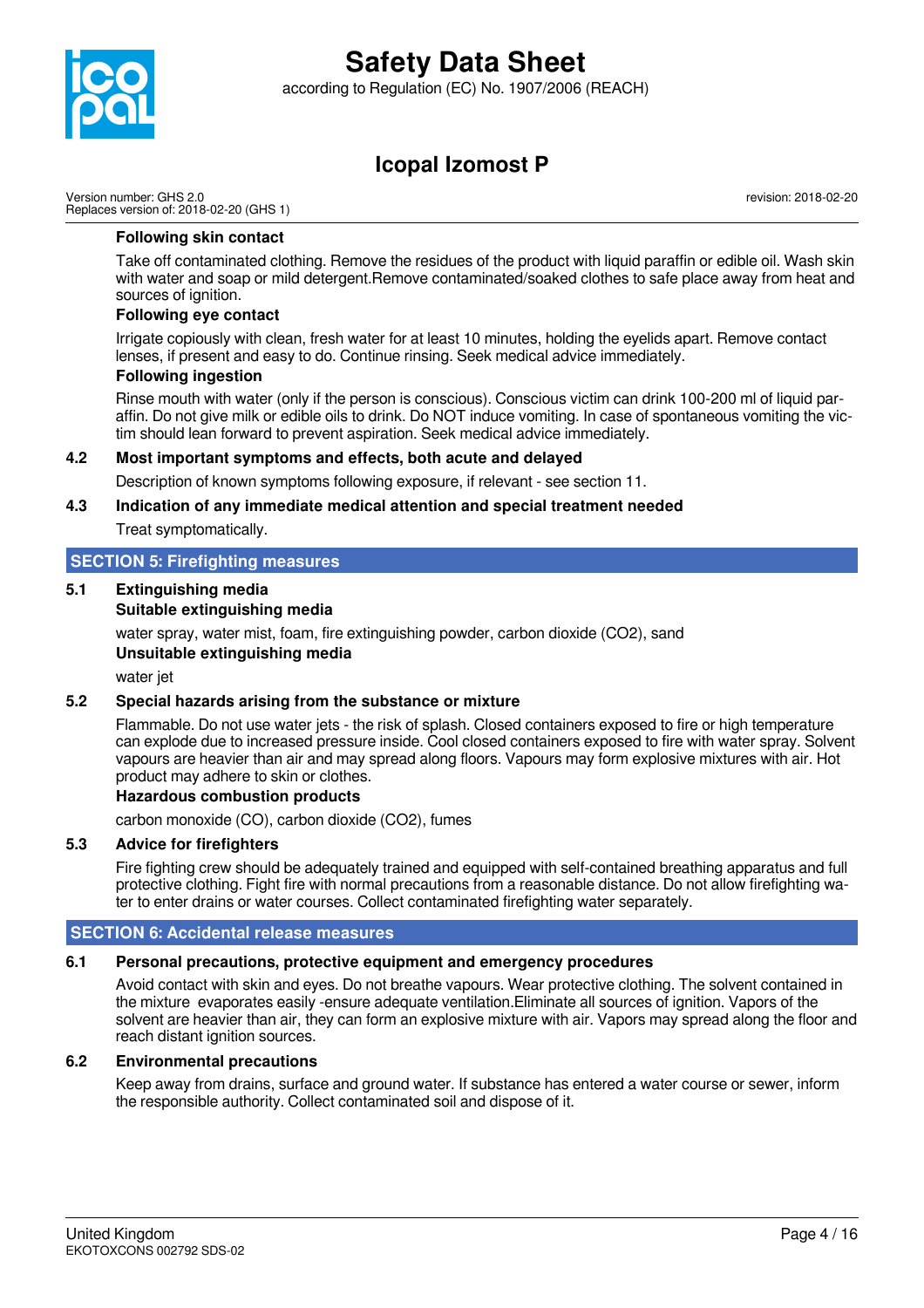

according to Regulation (EC) No. 1907/2006 (REACH)



## **Icopal Izomost P**

Version number: GHS 2.0 Replaces version of: 2018-02-20 (GHS 1) revision: 2018-02-20

### **6.3 Methods and material for containment and cleaning up Advices on how to contain a spill**

Bunding. Covering of drains.

### **Advices on how to clean up a spill**

Do not flush with water. Cover with non-combustible absorbent material. (kieselgur (diatomite), sand, wermiculite. universal binder).Collect to labelled, closed waste container and remove for disposal.

### **Appropriate containment techniques**

Use of adsorbent materials.

**Other information relating to spills and releases**

Ventilate affected area.

### **6.4 Reference to other sections**

Hazardous combustion products: see section 5. Personal protective equipment: see section 8. Incompatible materials: see section 10. Disposal considerations: see section 13.

### **SECTION 7: Handling and storage**

### **7.1 Precautions for safe handling**

### **Recommendations**

### **• Measures to prevent fire as well as aerosol and dust generation**

Use only in well-ventilated areas. Keep away from sources of ignition - No smoking. Take precautionary measures against static discharge. Use only non-sparking tools.

### **• Warning**

Vapours may form explosive mixtures with air.

### **Advice on general occupational hygiene**

Wash hands after use. Do not eat, drink and smoke in work areas. Remove contaminated clothing and protective equipment before entering eating areas. Never keep food or drink in the vicinity of chemicals. Never place chemicals in containers that are normally used for food or drink. Keep away from food, drink and animal feedingstuffs.

### **7.2 Conditions for safe storage, including any incompatibilities**

Keep only in the original container in a cool, well-ventilated place. Keep container tightly closed. Protect from sunlight.

Keep away from heat, hot surfaces, sparks, open flames and other ignition sources. No smoking. Ensure easy access to fire fighting measures in the place of use and storage.

### **7.3 Specific end use(s)**

Data are not available.

### **SECTION 8: Exposure controls/personal protection**

### **8.1 Control parameters**

### **National limit values**

**Occupational exposure limit values (Workplace Exposure Limits)**

| Coun<br>try | Name of agent | <b>CAS No</b> | <b>Identifier</b> | <b>TWA</b><br>[ppm] | <b>TWA</b><br>[mg/m <sup>3</sup> ] | <b>STEL</b><br>[ppm] | <b>STEL</b><br>[mg/m <sup>3</sup> ] | <b>Source</b>   |
|-------------|---------------|---------------|-------------------|---------------------|------------------------------------|----------------------|-------------------------------------|-----------------|
| EU          | ethylbenzene  | 100-41-4      | <b>IOELV</b>      | 100                 | 442                                | 200                  | 884                                 | 2017/164/<br>EU |
| EU          | xylene        | 1330-20-7     | <b>IOELV</b>      | 50                  | 221                                | 100                  | 442                                 | 2017/164/<br>EU |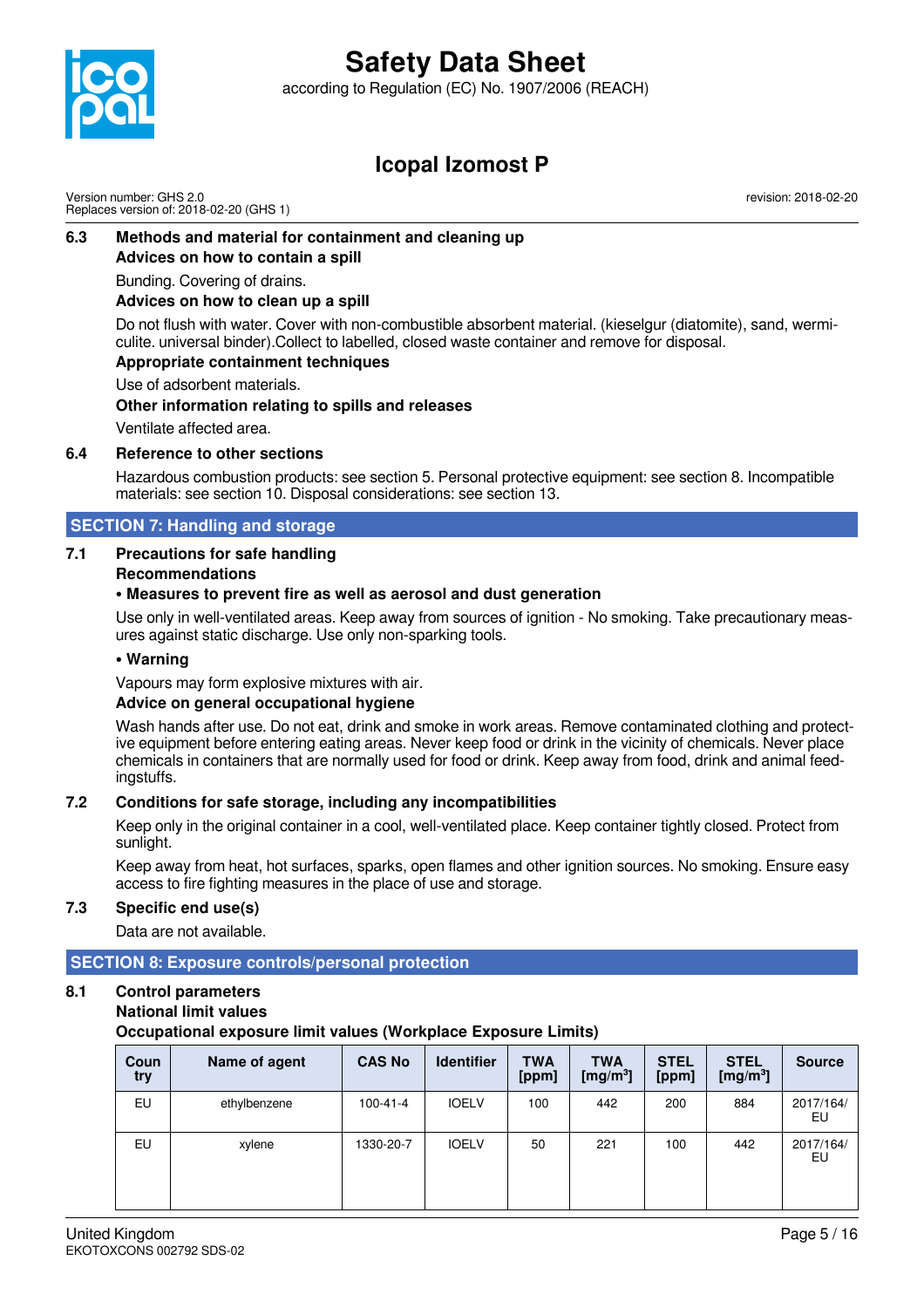

according to Regulation (EC) No. 1907/2006 (REACH)

## **Icopal Izomost P**

Version number: GHS 2.0 Replaces version of: 2018-02-20 (GHS 1) revision: 2018-02-20

| Coun<br>try | Name of agent                       | <b>CAS No</b>  | <b>Identifier</b> | <b>TWA</b><br>[ppm] | <b>TWA</b><br>[mg/m <sup>3</sup> ] | <b>STEL</b><br>[ppm] | <b>STEL</b><br>[mg/m <sup>3</sup> ] | <b>Source</b> |
|-------------|-------------------------------------|----------------|-------------------|---------------------|------------------------------------|----------------------|-------------------------------------|---------------|
| UK          | hydrocarbon mixture (RCP<br>method) |                | <b>WEL</b>        |                     | 250                                |                      | 500                                 | EH40/200<br>5 |
| GB          | ethylbenzene                        | $100 - 41 - 4$ | <b>WEL</b>        | 100                 | 441                                | 125                  | 552                                 | EH40/200<br>5 |
| GB          | xylene, mixture of isomers          | 1330-20-7      | WEL               | 50                  | 220                                | 100                  | 441                                 | EH40/200<br>5 |
| GB          | asphalt (petroleum)                 | 8052-42-4      | <b>WEL</b>        |                     |                                    |                      | 10                                  | EH40/200<br>5 |

#### **Notation**

STEL Short-term exposure limit: a limit value above which exposure should not occur and which is related to a 15-minute period unless otherwise specified

TWA Time-weighted average (long-term exposure limit): measured or calculated in relation to a reference period of 8 hours timeweighted average

### **Relevant DNELs/DMELs/PNECs and other threshold levels • relevant DNELs of components of the mixture**

| Name of sub-<br>stance | <b>CAS</b><br><b>No</b> | End-<br>point | Threshold<br>level            | Protection goal,<br>route of expos-<br>ure | Used in                | <b>Exposure time</b>            |
|------------------------|-------------------------|---------------|-------------------------------|--------------------------------------------|------------------------|---------------------------------|
| Asphalt, oxidized      | 64742-<br>$93-4$        | DNEL          | 2.9 mg/m <sup>3</sup>         | human, inhalatory                          | worker (in-<br>dustry) | chronic - local effects         |
| Xylene                 | 1330-20-                | DNEL          | 221 mg/m <sup>3</sup>         | human, inhalatory                          | worker (in-<br>dustry) | chronic - systemic ef-<br>fects |
| Xylene                 | 1330-20-                | <b>DNEL</b>   | 442 mg/m <sup>3</sup>         | human, inhalatory                          | worker (in-<br>dustry) | acute - systemic ef-<br>fects   |
| Xylene                 | 1330-20-                | DNEL          | 221 mg/m <sup>3</sup>         | human, inhalatory                          | worker (in-<br>dustry) | chronic - local effects         |
| Xylene                 | 1330-20-                | <b>DNEL</b>   | 442 mg/m <sup>3</sup>         | human, inhalatory                          | worker (in-<br>dustry) | acute - local effects           |
| Xylene                 | 1330-20-                | <b>DNEL</b>   | $212 \text{ mg/kg}$<br>bw/day | human, dermal                              | worker (in-<br>dustry) | chronic - systemic ef-<br>fects |

### **• relevant PNECs of components of the mixture**

| Name of sub-<br>stance | <b>CAS</b><br><b>No</b> | End-<br>point | <b>Threshold</b><br>level | Organism          | Environ-<br>mental com-<br>partment  | <b>Exposure time</b>              |
|------------------------|-------------------------|---------------|---------------------------|-------------------|--------------------------------------|-----------------------------------|
| Xylene                 | 1330-20-                | <b>PNEC</b>   | $0.327 \frac{mg}{l}$      | aquatic organisms | freshwater                           | short-term (single in-<br>stance) |
| Xylene                 | 1330-20-                | <b>PNEC</b>   | $0.327 \frac{mg}{l}$      | aquatic organisms | marine water                         | short-term (single in-<br>stance) |
| Xylene                 | 1330-20-                | <b>PNEC</b>   | 6.58 $mg/1$               | aquatic organisms | sewage treat-<br>ment plant<br>(STP) | short-term (single in-<br>stance) |
| Xylene                 | 1330-20-                | <b>PNEC</b>   | 12.46 $mg/kq$             | aquatic organisms | freshwater sedi-<br>ment             | short-term (single in-<br>stance) |
| Xylene                 | 1330-20-                | <b>PNEC</b>   | 12.46 $mg/kq$             | aquatic organisms | marine sedi-<br>ment                 | short-term (single in-<br>stance) |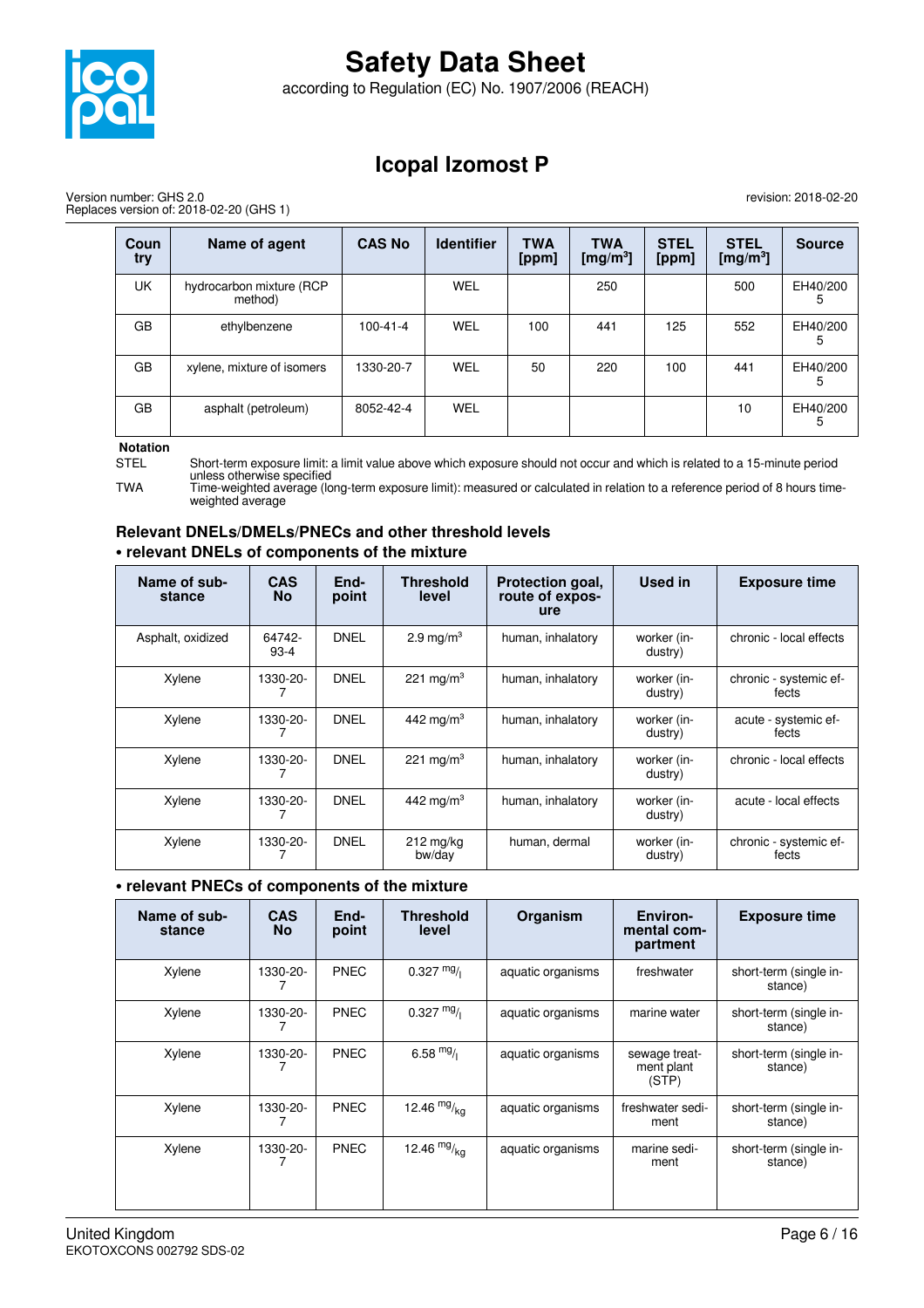

according to Regulation (EC) No. 1907/2006 (REACH)

# **Icopal Izomost P**

Version number: GHS 2.0 Replaces version of: 2018-02-20 (GHS 1) revision: 2018-02-20

| Name of sub-<br>stance     | <b>CAS</b><br><b>No</b> | End-<br>point | <b>Threshold</b><br>level | Organism              | Environ-<br>mental com-<br>partment  | <b>Exposure time</b>              |
|----------------------------|-------------------------|---------------|---------------------------|-----------------------|--------------------------------------|-----------------------------------|
| Xylene                     | 1330-20-                | <b>PNEC</b>   | 2.31 $mg/kq$              | terrestrial organisms | soil                                 | short-term (single in-<br>stance) |
| Pitch, petroleum,<br>arom. | 68187-<br>$58-6$        | <b>PNEC</b>   | $3.6 \frac{mg}{l}$        | aquatic organisms     | sewage treat-<br>ment plant<br>(STP) | short-term (single in-<br>stance) |
| Pitch, petroleum,<br>arom. | 68187-<br>58-6          | <b>PNEC</b>   | 0.291 $mg/kq$             | aquatic organisms     | freshwater sedi-<br>ment             | short-term (single in-<br>stance) |
| Pitch, petroleum,<br>arom. | 68187-<br>$58-6$        | <b>PNEC</b>   | 0.128 $mg/kq$             | aquatic organisms     | marine sedi-<br>ment                 | short-term (single in-<br>stance) |
| Pitch, petroleum,<br>arom. | 68187-<br>58-6          | <b>PNEC</b>   | 3.64 $\frac{\mu g}{ka}$   | terrestrial organisms | soil                                 | short-term (single in-<br>stance) |

### **8.2 Exposure controls**

### **Appropriate engineering controls**

General ventilation.

## **Individual protection measures (personal protective equipment)**

### **Eye/face protection**

If there is a risk of splash wear eye/face protection.

#### **Skin protection**

### **• hand protection**

Wear suitable gloves. Protective gloves should be replaced immediately if damaged or in case of signs of wear.

### **• type of material**

IIR: isobutene-isoprene (butyl) rubber, Nitrile, Viton, Neoprene

### **• other protection measures**

Use protective clothing. Wash hands thoroughly after handling. Take recovery periods for skin regeneration. Preventive skin protection (barrier creams/ointments) is recommended.

### **Respiratory protection**

In case of inadequate ventilation wear respiratory protection. Full face mask/half mask/quarter mask (EN 136/140). Type: A (against organic gases and vapours with a boiling point of > 65 °C , colour code: Brown).

### **Environmental exposure controls**

Use appropriate container to avoid environmental contamination. Keep away from drains, surface and ground water.

### **SECTION 9: Physical and chemical properties**

## **9.1 Information on basic physical and chemical properties**

| Appearance     |        |
|----------------|--------|
| Physical state | liquid |
| Colour         | black  |
| Odour          | weak   |

liquid (semi-liquid consistency) weak, characteristic for organics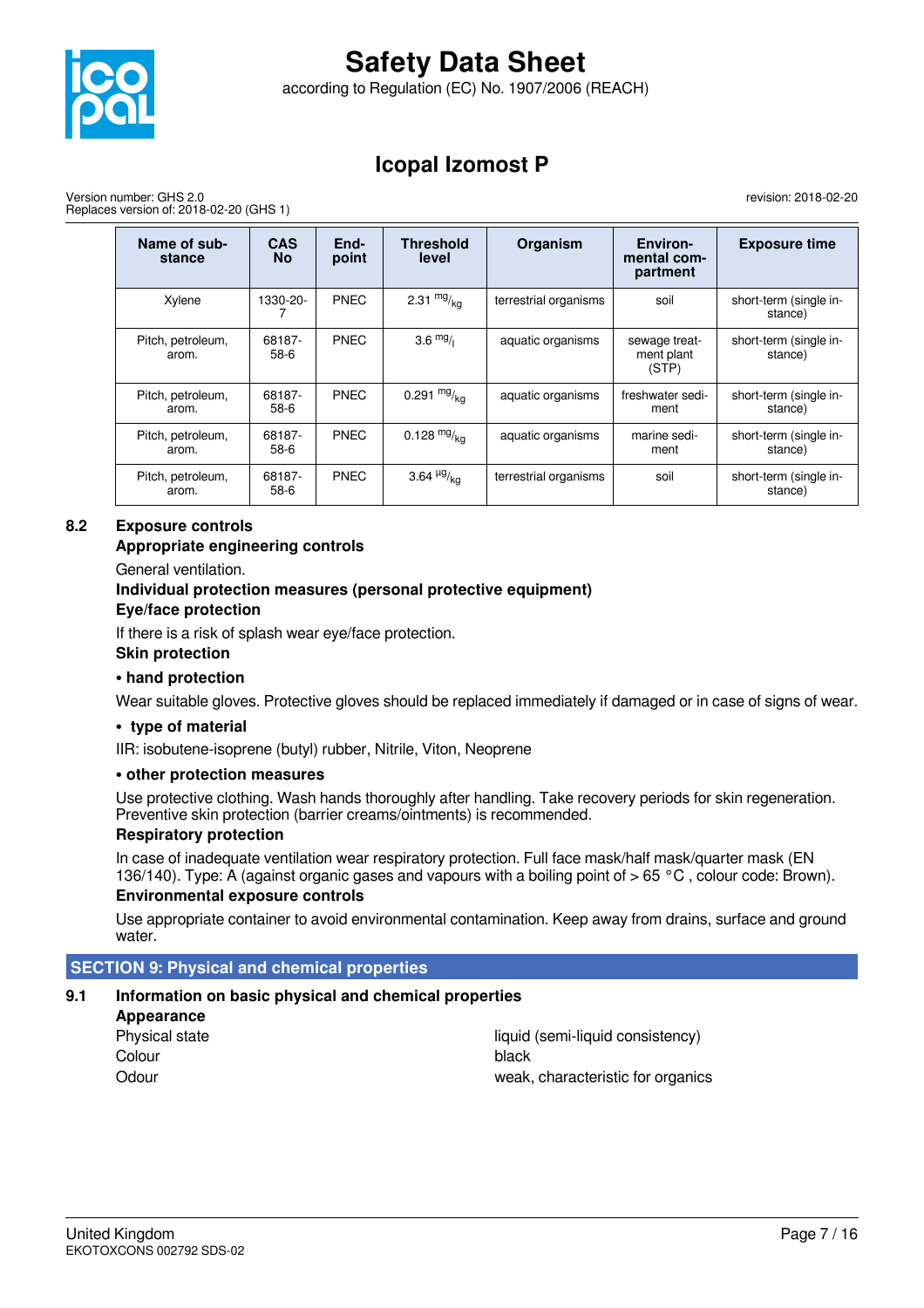

according to Regulation (EC) No. 1907/2006 (REACH)

# **Icopal Izomost P**

Version number: GHS 2.0 Replaces version of: 2018-02-20 (GHS 1) revision: 2018-02-20

| Other physical and chemical parameters  |                                    |
|-----------------------------------------|------------------------------------|
| pH (value)                              | not determined                     |
| Melting point/freezing point            | $\lt$ -15 °C                       |
| Initial boiling point and boiling range | >130 °C                            |
| Flash point                             | >31 °C (closed cup)                |
| Evaporation rate                        | not determined                     |
| Flammability (solid, gas)               | not relevant                       |
| Vapour pressure                         | not determined                     |
| Density                                 | not determined                     |
| Relative density                        | $0.98 - 0.99$ at 20 °C (water = 1) |
| Solubility(ies)                         | Petroleum solvents                 |
| Water solubility                        | insoluble                          |
| Partition coefficient                   |                                    |
| n-octanol/water (log KOW)               | this information is not available  |
| Auto-ignition temperature               | not determined                     |
| Viscosity                               |                                    |
| • kinematic viscosity                   | >1,500 $\rm{^{mm'}s}$ at 25 °C     |
| <b>Explosive properties</b>             | none (not one)                     |
| Oxidising properties                    | none (not one)                     |

### **9.2 Other information**

Data are lacking.

### **SECTION 10: Stability and reactivity**

### **10.1 Reactivity**

This material is not reactive under normal ambient conditions.

**• if heated**

risk of ignition

### **10.2 Chemical stability**

The material is stable under normal ambient and anticipated storage and handling conditions of temperature and pressure.

## **10.3 Possibility of hazardous reactions**

No known hazardous reactions.

### **10.4 Conditions to avoid**

Keep away from heat, hot surfaces, sparks, open flames and other ignition sources. No smoking.

## **10.5 Incompatible materials**

strong oxidisers - strong bases - strong acids

## **10.6 Hazardous decomposition products**

Reasonably anticipated hazardous decomposition products produced as a result of use, storage, spill and heating are not known. Hazardous combustion products: see section 5.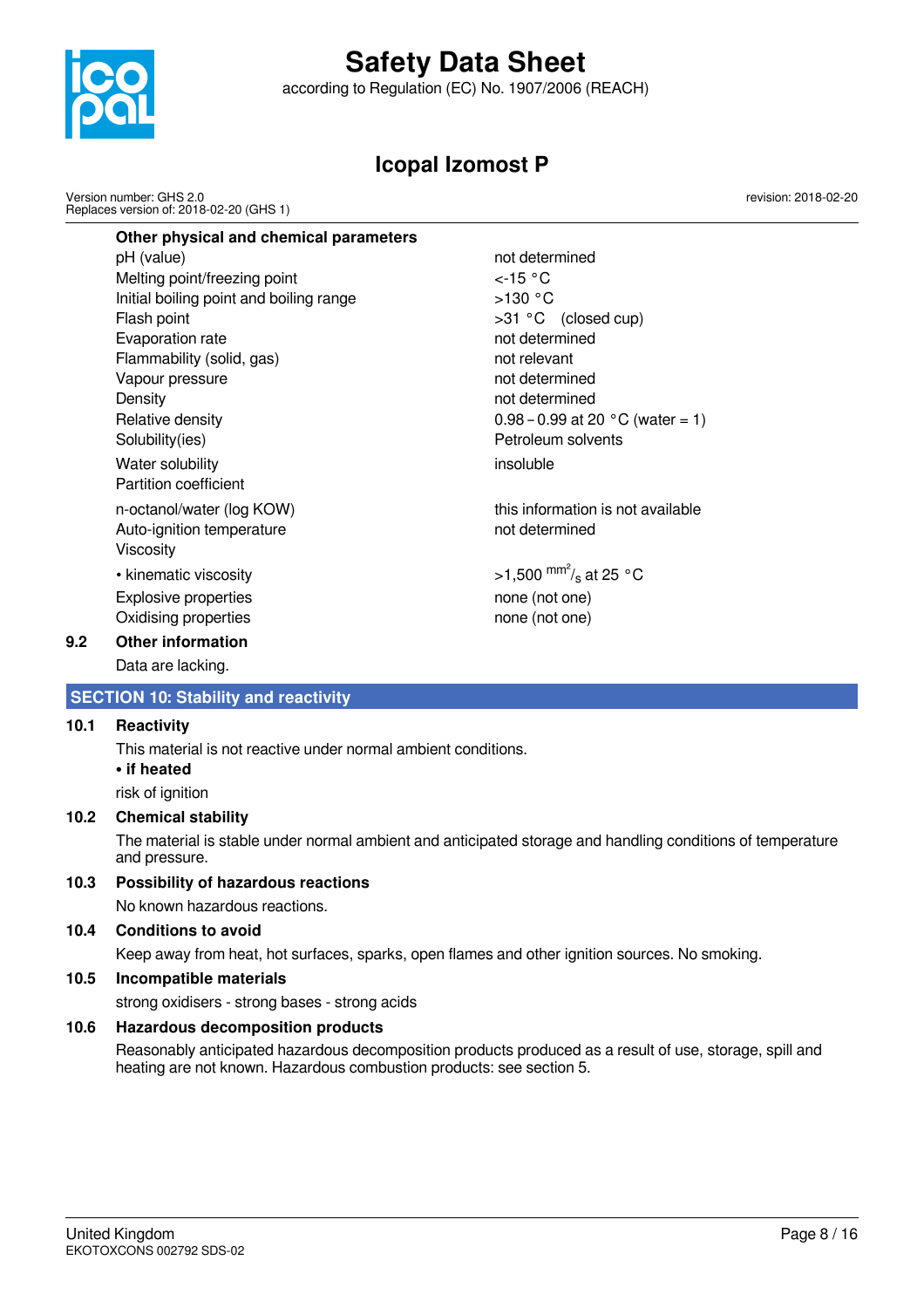

according to Regulation (EC) No. 1907/2006 (REACH)



## **Icopal Izomost P**

Version number: GHS 2.0 Replaces version of: 2018-02-20 (GHS 1) revision: 2018-02-20

## **SECTION 11: Toxicological information**

### **11.1 Information on toxicological effects**

Test data are not available for the complete mixture.

### **Classification procedure**

The method for classification of the mixture is based on ingredients of the mixture (additivity formula).

### **Classification according to GHS (1272/2008/EC, CLP)**

#### **Acute toxicity**

Shall not be classified as acutely toxic.

### **• Acute toxicity of components of the mixture**

| Name of substance       | <b>CAS No</b> | <b>Exposure</b><br>route | <b>Endpoint</b> | Value                          | <b>Species</b> |
|-------------------------|---------------|--------------------------|-----------------|--------------------------------|----------------|
| Asphalt, oxidized       | 64742-93-4    | oral                     | LD50            | $>5,000$ mg/ <sub>kg</sub>     | rat            |
| Asphalt, oxidized       | 64742-93-4    | dermal                   | LD50            | $>2,000$ mg/ <sub>kg</sub>     | rabbit         |
| Asphalt, oxidized       | 64742-93-4    | inhalation: va-<br>pour  | <b>LC50</b>     | >94.4 $mg/m^{3}/4h$            | rat            |
| Xylene                  | 1330-20-7     | oral                     | LD50            | 3,523 $mg/kg$                  | rat            |
| Xylene                  | 1330-20-7     | dermal                   | LD50            | 5,627 $mg/kq$                  | mouse          |
| Xylene                  | 1330-20-7     | inhalation: va-<br>pour  | <b>LC50</b>     | $>$ 20 $mg$ / <sub>I</sub> /4h | rat            |
| ethylbenzene            | 100-41-4      | oral                     | LD50            | 3,500 $mg/kq$                  | rat            |
| Pitch, petroleum, arom. | 68187-58-6    | oral                     | LD50            | $>15,000$ mg/ <sub>kg</sub>    | rat            |
| Pitch, petroleum, arom. | 68187-58-6    | dermal                   | LD50            | $>2,000$ mg/ <sub>kg</sub>     | rat            |

### **Skin corrosion/irritation**

Causes skin irritation.

### **Serious eye damage/eye irritation**

Causes serious eye irritation.

### **Respiratory or skin sensitisation**

Contains Pitch, petroleum, arom.. May produce an allergic reaction.

### **Summary of evaluation of the CMR properties**

Shall not be classified as germ cell mutagenic, carcinogenic nor as a reproductive toxicant.

**Specific target organ toxicity (STOT)**

### **• Specific target organ toxicity - single exposure**

May cause respiratory irritation.

### **• Specific target organ toxicity - repeated exposure**

May cause damage to organs through prolonged or repeated exposure.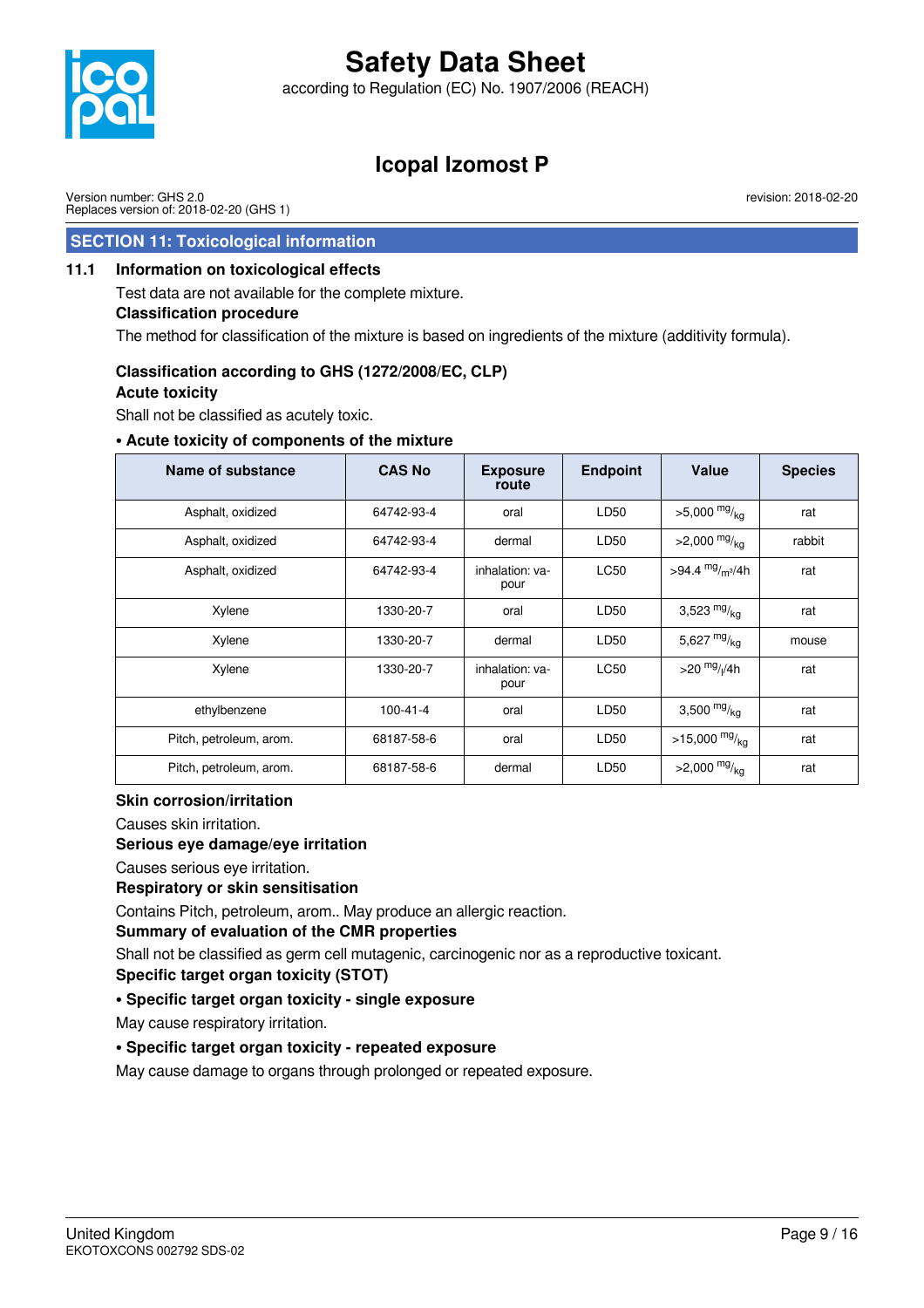

according to Regulation (EC) No. 1907/2006 (REACH)

# **Icopal Izomost P**

Version number: GHS 2.0 Replaces version of: 2018-02-20 (GHS 1) revision: 2018-02-20

#### **Aspiration hazard**

Shall not be classified as presenting an aspiration hazard.

### **Symptoms related to the physical, chemical and toxicological characteristics**

### **• If swallowed**

abdominal pain, nausea

#### **• If in eyes**

irritation, conjunctival suffusion, burning, tearing, if splashed into an eye it may cause mechanical irritation of the cornea

#### **• If inhaled**

Inhalation of vapours may cause respiratory irritation. In case of prolonged exposure narcotic effects are possible:psychomotor agitation, severe headache, vertigo, nausea, narcosis, deficits in perception and coordination, reaction time, or sleepiness, loss of consciousness. Chronic effects: damages of central nervous system

#### **• If on skin**

localised redness, irritation, scaling, pruritis, allergic reactions, has degreasing effect on the skin, repeated exposure may cause skin dryness or cracking

### **SECTION 12: Ecological information**

#### **12.1 Toxicity**

Harmful to aquatic life with long lasting effects.

### **Aquatic toxicity (acute)**

Test data are not available for the complete mixture.

#### **Aquatic toxicity (acute) of components of the mixture**

| Name of substance       | <b>CAS No</b> | <b>Endpoint</b>   | Value              | <b>Species</b>             | <b>Exposure</b><br>time |
|-------------------------|---------------|-------------------|--------------------|----------------------------|-------------------------|
| Asphalt, oxidized       | 64742-93-4    | <b>LL50</b>       | $>1,000$ mg/       | rainbow trout              | 96 h                    |
| Asphalt, oxidized       | 64742-93-4    | <b>EL50</b>       | $>1,000$ mg/       | algae                      | 72 h                    |
| Xylene                  | 1330-20-7     | <b>LC50</b>       | 8.4 $mg/$          | fish                       | 96 h                    |
| Xylene                  | 1330-20-7     | <b>EC50</b>       | 4.9 $mg/1$         | algae                      | 72 h                    |
| Xylene                  | 1330-20-7     | ErC <sub>50</sub> | 4.7 $mg/1$         | algae                      | 72 h                    |
| Pitch, petroleum, arom. | 68187-58-6    | <b>LL50</b>       | $128 \frac{mg}{l}$ | fish                       | 96 h                    |
| Pitch, petroleum, arom. | 68187-58-6    | EL <sub>50</sub>  | $>1,000$ mg/       | aquatic inverteb-<br>rates | 48 h                    |

#### **Aquatic toxicity (chronic)**

May cause long-term adverse effects in the aquatic environment.

#### **Aquatic toxicity (chronic) of components of the mixture**

| Name of substance       | <b>CAS No</b> | <b>Endpoint</b>   | <b>Value</b>          | <b>Species</b>             | <b>Exposure</b><br>time |
|-------------------------|---------------|-------------------|-----------------------|----------------------------|-------------------------|
| Xylene                  | 1330-20-7     | EL <sub>50</sub>  | 2.9 $mg/$             | aquatic inverteb-<br>rates | 21 <sub>d</sub>         |
| Xylene                  | 1330-20-7     | ErC <sub>50</sub> | 4.36 $mg/$            | algae                      | 73 h                    |
| Xylene                  | 1330-20-7     | EC50              | 2.2 $mg/1$            | algae                      | 73 h                    |
| Pitch, petroleum, arom. | 68187-58-6    | <b>LC50</b>       | 5.6 $\frac{\mu g}{I}$ | fish                       | 64 h                    |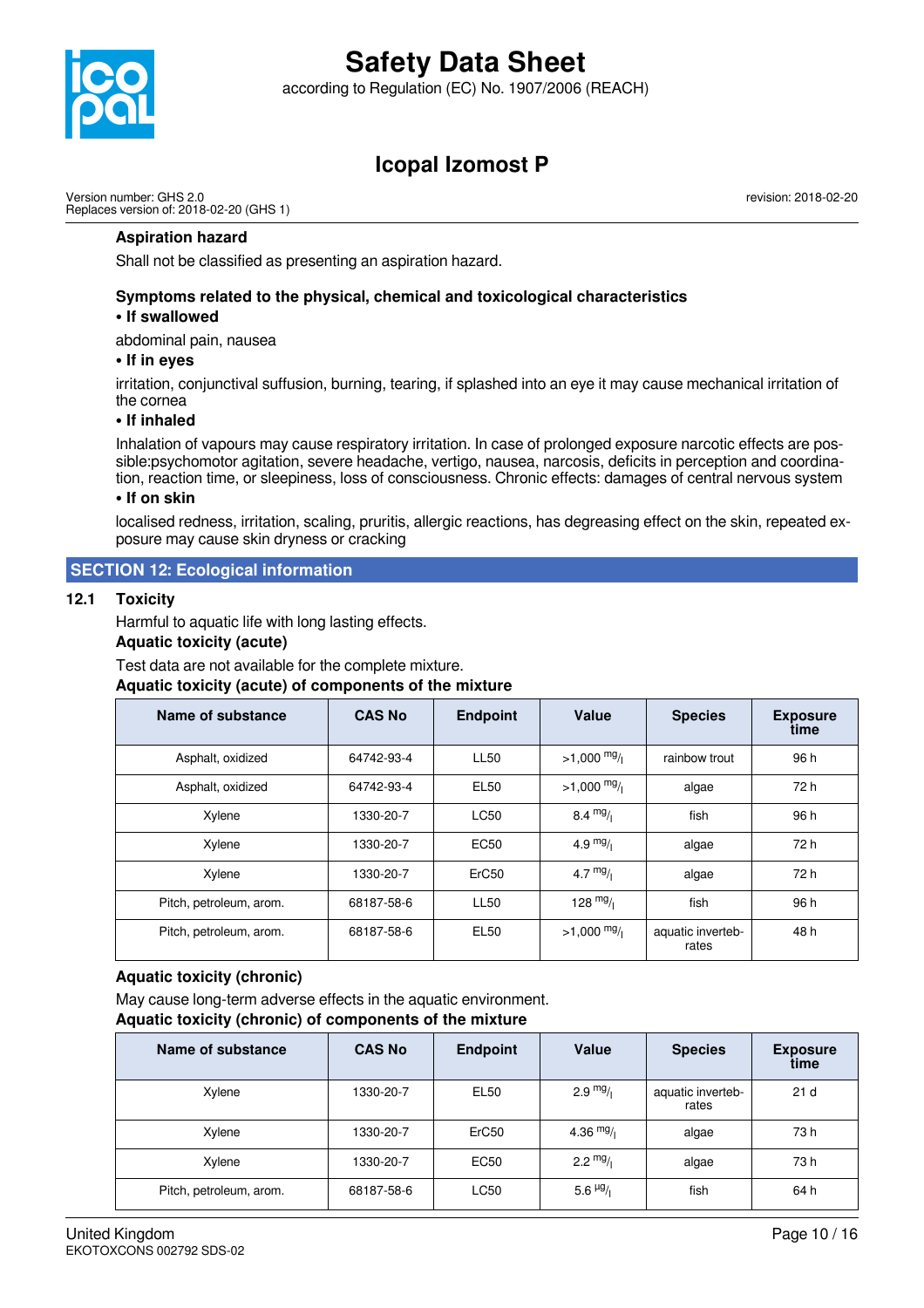

according to Regulation (EC) No. 1907/2006 (REACH)

## **Icopal Izomost P**

Version number: GHS 2.0 Replaces version of: 2018-02-20 (GHS 1) revision: 2018-02-20

| Name of substance       | <b>CAS No</b> | <b>Endpoint</b> | Value                      | <b>Species</b>             | <b>Exposure</b><br>time |
|-------------------------|---------------|-----------------|----------------------------|----------------------------|-------------------------|
| Pitch, petroleum, arom. | 68187-58-6    | EC50            | 59.7 $\mu$ <sup>g</sup> /i | aquatic inverteb-<br>rates | 24 h                    |

### **Biodegradation**

 Xylene: the substance is readily biodegradable Asphalt: no data available - UVCB substance

### **12.2 Persistence and degradability Degradability of components of the mixture**

| Name of substance | <b>CAS No</b> | <b>Process</b> | Degrada-<br>tion rate | <b>Time</b> | <b>Notes</b>                                                  |
|-------------------|---------------|----------------|-----------------------|-------------|---------------------------------------------------------------|
| Asphalt, oxidized | 64742-93-4    | biotic/abiotic |                       | d           | hydrolysis -<br>not relevant,<br>photolysis -<br>not relevant |
| Xylene            | 1330-20-7     | biotic/abiotic | 50%                   | 23 d        | halflife in soil                                              |

### **12.3 Bioaccumulative potential**

Data are not available.

**Bioaccumulative potential of components of the mixture**

| Name of substance       | <b>CAS No</b> | <b>BCF</b>    | Log KOW                                   |
|-------------------------|---------------|---------------|-------------------------------------------|
| Xvlene                  | 1330-20-7     | $>5.5 - 12.2$ | 3.12 – 3.2 (pH value: 7, 20 $^{\circ}$ C) |
| Pitch, petroleum, arom. | 68187-58-6    |               | $4.43 - 6.47$ (25 °C)                     |

### **12.4 Mobility in soil**

Data are not available.

### **12.5 Results of PBT and vPvB assessment**

This mixture does not contain any substances that are assessed to be a PBT or a vPvB.

### **12.6 Other adverse effects**

Data are not available.

### **SECTION 13: Disposal considerations**

### **13.1 Waste treatment methods**

### **Waste treatment-relevant information**

Do not store at landfill sites. Recommended way of disposal: incineration in special waste incinerators. **Sewage disposal-relevant information**

Do not empty into drains. Avoid release to the environment. Refer to special instructions/safety data sheets. **Waste treatment of containers/packagings**

Completely emptied packages can be recycled. Handle contaminated packages in the same way as the substance itself.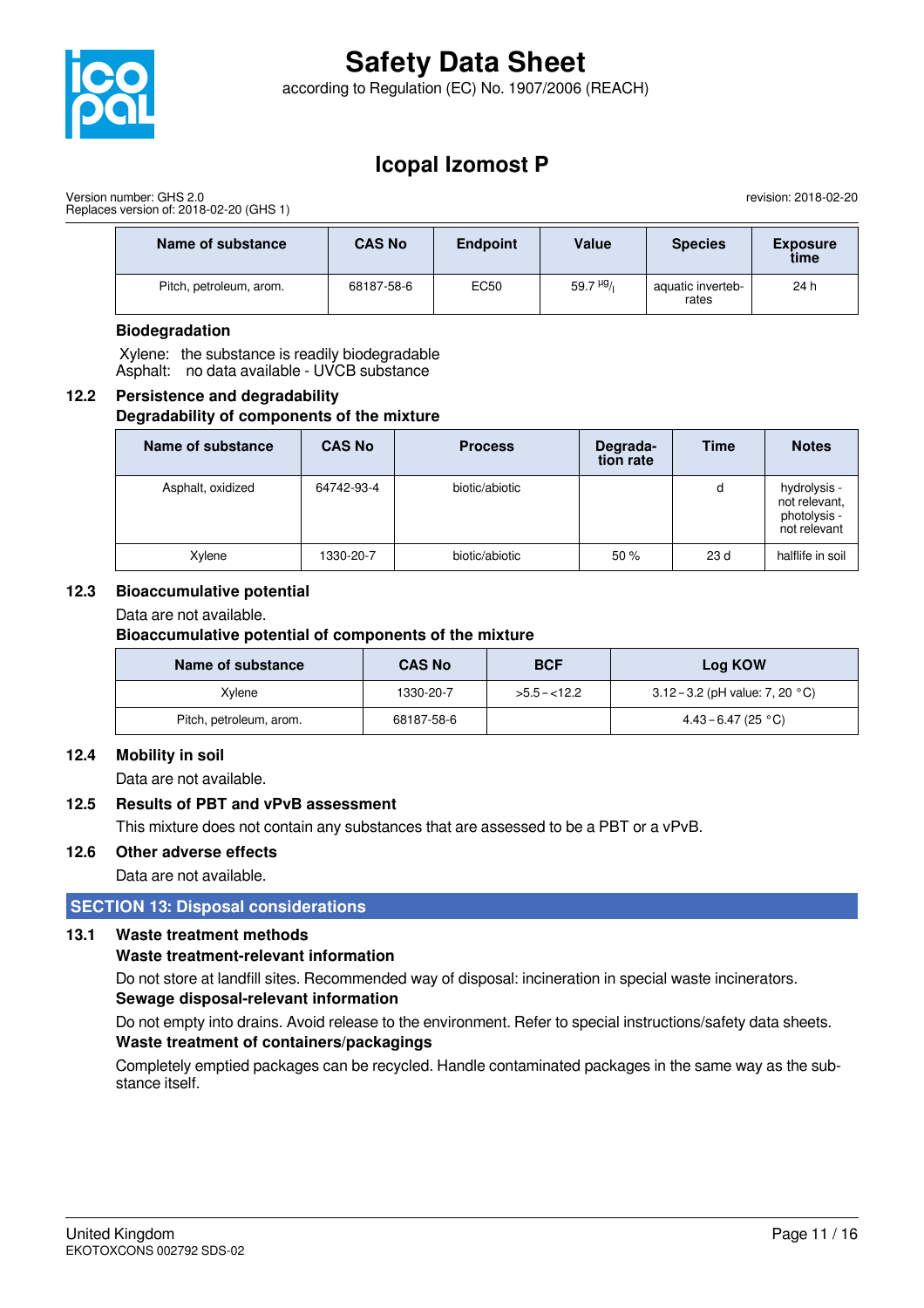

according to Regulation (EC) No. 1907/2006 (REACH)

# **Icopal Izomost P**

Version number: GHS 2.0 Replaces version of: 2018-02-20 (GHS 1) revision: 2018-02-20

### **Remarks**

Please consider the relevant national or regional provisions. Waste shall be separated into the categories that can be handled separately by the local or national waste management facilities.

|                                                                            | <b>SECTION 14: Transport information</b>                                                                                                                                                                                                    |                                                                                             |
|----------------------------------------------------------------------------|---------------------------------------------------------------------------------------------------------------------------------------------------------------------------------------------------------------------------------------------|---------------------------------------------------------------------------------------------|
| 14.1                                                                       | UN number                                                                                                                                                                                                                                   | 1139                                                                                        |
| 14.2                                                                       | UN proper shipping name                                                                                                                                                                                                                     | <b>COATING SOLUTION</b>                                                                     |
| 14.3                                                                       | Transport hazard class(es)                                                                                                                                                                                                                  |                                                                                             |
|                                                                            | Class                                                                                                                                                                                                                                       | 3 (flammable liquids)                                                                       |
| 14.4                                                                       | Packing group                                                                                                                                                                                                                               | III (substance presenting low danger)                                                       |
| 14.5                                                                       | Environmental hazards                                                                                                                                                                                                                       | none (not one) (non-environmentally hazardous acc. to the dan-<br>gerous goods regulations) |
| 14.6                                                                       | Special precautions for user                                                                                                                                                                                                                |                                                                                             |
|                                                                            | Provisions for dangerous goods (ADR) should be complied within the premises.                                                                                                                                                                |                                                                                             |
| Transport in bulk according to Annex II of MARPOL and the IBC Code<br>14.7 |                                                                                                                                                                                                                                             |                                                                                             |
|                                                                            | The cargo is not intended to be carried in bulk.                                                                                                                                                                                            |                                                                                             |
|                                                                            | Information for each of the UN Model Regulations<br>. Transport of dangerous goods by road, rail and inland waterway (ADR/RID/ADN)<br>UN number<br>Proper shipping name<br>Class<br>Classification code<br>Packing group<br>Danger label(s) | 1139<br><b>COATING SOLUTION</b><br>3<br>F1<br>Ш<br>3                                        |
|                                                                            | Excepted quantities (EQ)<br>Limited quantities (LQ)<br>Transport category (TC)<br>Tunnel restriction code (TRC)<br>Hazard identification No<br><b>Emergency Action Code</b><br><b>Remarks</b>                                               | E <sub>1</sub><br>5L<br>3<br>D/E<br>30<br>3YE                                               |

The product meets the requirements set up in 2.2.3.1.5 of ADR and RID agreements in terms of physiochemical properties and therefore, if packed in receptacles of not more than 450 litre capacity, are not a subject to ADR or RID.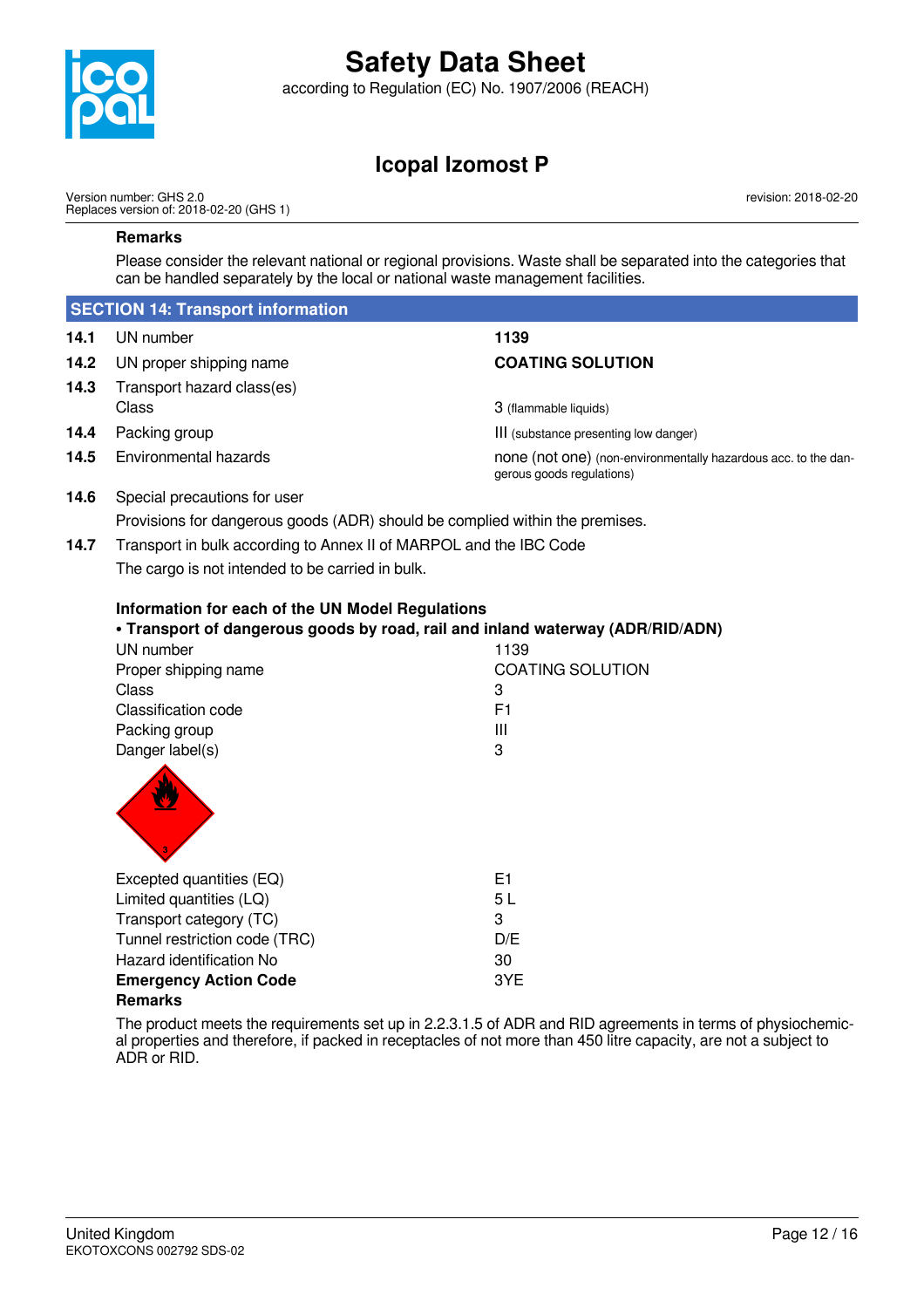

Version number: GHS 2.0

# **Safety Data Sheet**

according to Regulation (EC) No. 1907/2006 (REACH)

## **Icopal Izomost P**

**• International Maritime Dangerous Goods Code (IMDG)** UN number 1139 Proper shipping name COATING SOLUTION Class 3 Packing group III Danger label(s) 3 Special provisions (SP) 955 Excepted quantities (EQ) E1 Limited quantities (LQ) 5 L EmS F-E, S-E Stowage category **A • International Civil Aviation Organization (ICAO-IATA/DGR)** UN number 1139 Proper shipping name Coating solution Class 3 Packing group **III** Danger label(s) 3 Special provisions (SP) and the set of the set of the set of the set of the set of the set of the set of the set of the set of the set of the set of the set of the set of the set of the set of the set of the set of the set Excepted quantities (EQ) E1 Limited quantities (LQ) 10 L Replaces version of: 2018-02-20 (GHS 1)

### **SECTION 15: Regulatory information**

**15.1 Safety, health and environmental regulations/legislation specific for the substance or mixture Relevant provisions of the European Union (EU)**

**• Restrictions according to REACH, Annex XVII**

None of the ingredients are listed.

### **• List of substances subject to authorisation (REACH, Annex XIV)**

None of the ingredients are listed.

### **• SVHC substances included in the Candidate List according to article 59 p. 10 of REACH**

Polycyclic Aromatic Hydrocarbons (PAH) (concentration = 0,036%). Benzo[a]pyrene (concentration =  $10,8$  ppm).

revision: 2018-02-20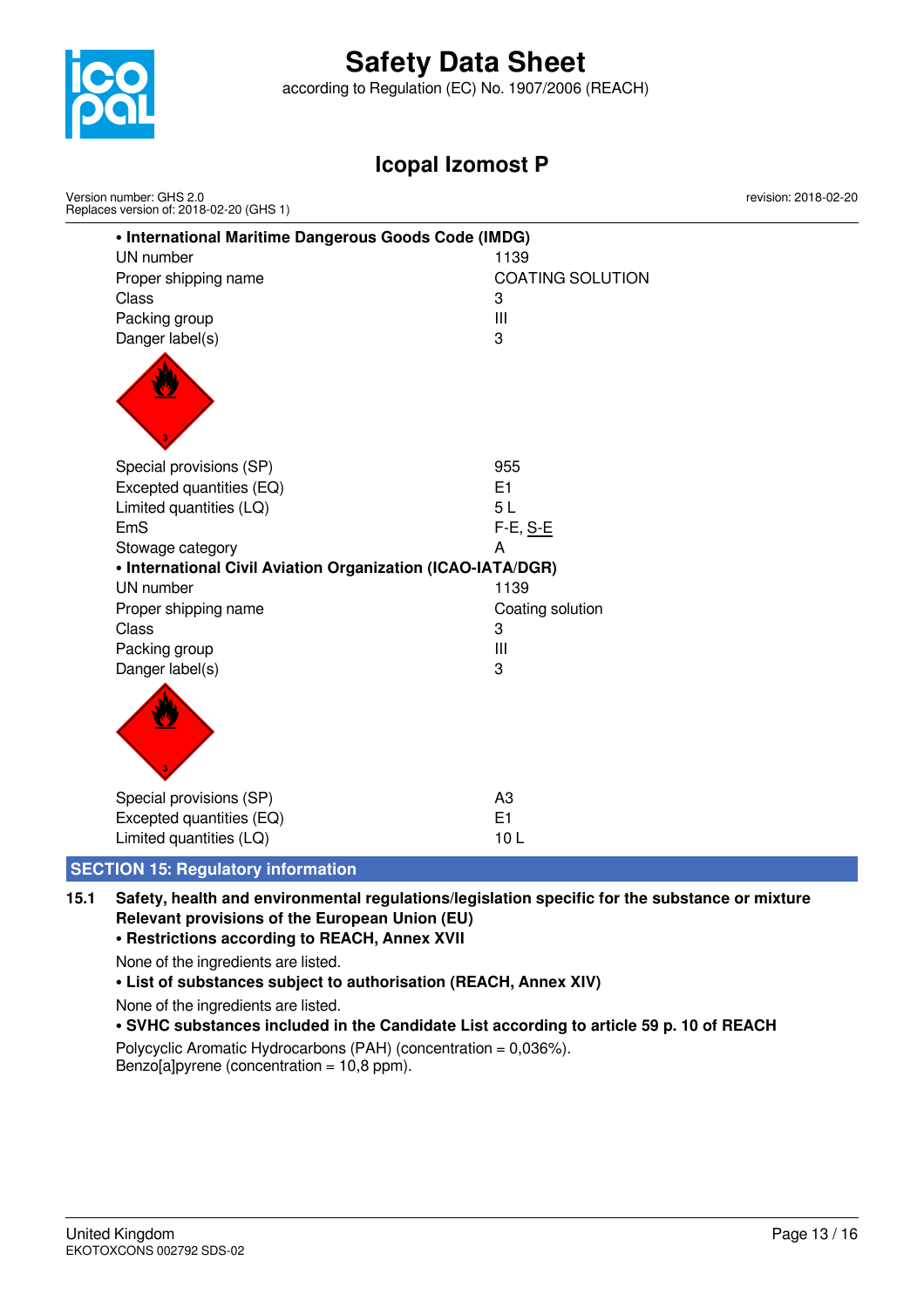

according to Regulation (EC) No. 1907/2006 (REACH)

## **Icopal Izomost P**

Version number: GHS 2.0 Replaces version of: 2018-02-20 (GHS 1)

### **15.2 Chemical Safety Assessment**

The Chemical Safety Assessment is not required for the mixture.

### **SECTION 16: Other information**

### **16.1 Indication of changes (revised safety data sheet)**

| <b>Section</b> | Former entry (text/value) | Actual entry (text/value)                  |
|----------------|---------------------------|--------------------------------------------|
| 3.2            |                           | Mixtures:<br>change in the listing (table) |

#### **Abbreviations and acronyms**

| Abbr.           | Descriptions of used abbreviations                                                                                                                                                                                       |
|-----------------|--------------------------------------------------------------------------------------------------------------------------------------------------------------------------------------------------------------------------|
| 2017/164/EU     | Comission Directive establishing a fourth list of indicative occupational exposure limit values pursuant to Council<br>Directive 98/24/EC, and amending Commission Directives 91/322/EEC, 2000/39/EC and 2009/161/EU     |
| Acute Tox.      | Acute toxicity                                                                                                                                                                                                           |
| <b>ADN</b>      | Accord européen relatif au transport international des marchandises dangereuses par voies de navigation<br>intérieures (European Agreement concerning the International Carriage of Dangerous Goods by Inland Waterways) |
| <b>ADR</b>      | Accord européen relatif au transport international des marchandises dangereuses par route (European Agreement<br>concerning the International Carriage of Dangerous Goods by Road)                                       |
| Aquatic Chronic | Hazardous to the aquatic environment - chronic hazard                                                                                                                                                                    |
| Asp. Tox.       | Aspiration hazard                                                                                                                                                                                                        |
| <b>BCF</b>      | <b>Bioconcentration factor</b>                                                                                                                                                                                           |
| Carc.           | Carcinogenicity                                                                                                                                                                                                          |
| CAS             | Chemical Abstracts Service (service that maintains the most comprehensive list of chemical substances)                                                                                                                   |
| <b>CLP</b>      | Regulation (EC) No 1272/2008 on classification, labelling and packaging of substances and mixtures                                                                                                                       |
| <b>CMR</b>      | Carcinogenic, Mutagenic or toxic for Reproduction                                                                                                                                                                        |
| <b>DGR</b>      | Dangerous Goods Regulations (see IATA/DGR)                                                                                                                                                                               |
| <b>DMEL</b>     | Derived Minimal Effect Level                                                                                                                                                                                             |
| <b>DNEL</b>     | Derived No-Effect Level                                                                                                                                                                                                  |
| EC No           | The EC Inventory (EINECS, ELINCS and the NLP-list) is the source for the seven-digit EC number, an identifier of<br>substances commercially available within the EU (European Union)                                     |
| EH40/2005       | EH40/2005 Workplace exposure limits (http://www.nationalarchives.gov.uk/doc/open-government-licence/)                                                                                                                    |
| <b>EINECS</b>   | European Inventory of Existing Commercial Chemical Substances                                                                                                                                                            |
| <b>ELINCS</b>   | European List of Notified Chemical Substances                                                                                                                                                                            |
| EmS             | <b>Emergency Schedule</b>                                                                                                                                                                                                |
| Eye Dam.        | Seriously damaging to the eye                                                                                                                                                                                            |
| Eye Irrit.      | Irritant to the eye                                                                                                                                                                                                      |
| Flam. Liq.      | Flammable liquid                                                                                                                                                                                                         |
| <b>GHS</b>      | "Globally Harmonized System of Classification and Labelling of Chemicals" developed by the United Nations                                                                                                                |
| <b>IATA</b>     | International Air Transport Association                                                                                                                                                                                  |
| <b>IATA/DGR</b> | Dangerous Goods Regulations (DGR) for the air transport (IATA)                                                                                                                                                           |
| <b>ICAO</b>     | International Civil Aviation Organization                                                                                                                                                                                |

 $\mathbf{I}$ 

revision: 2018-02-20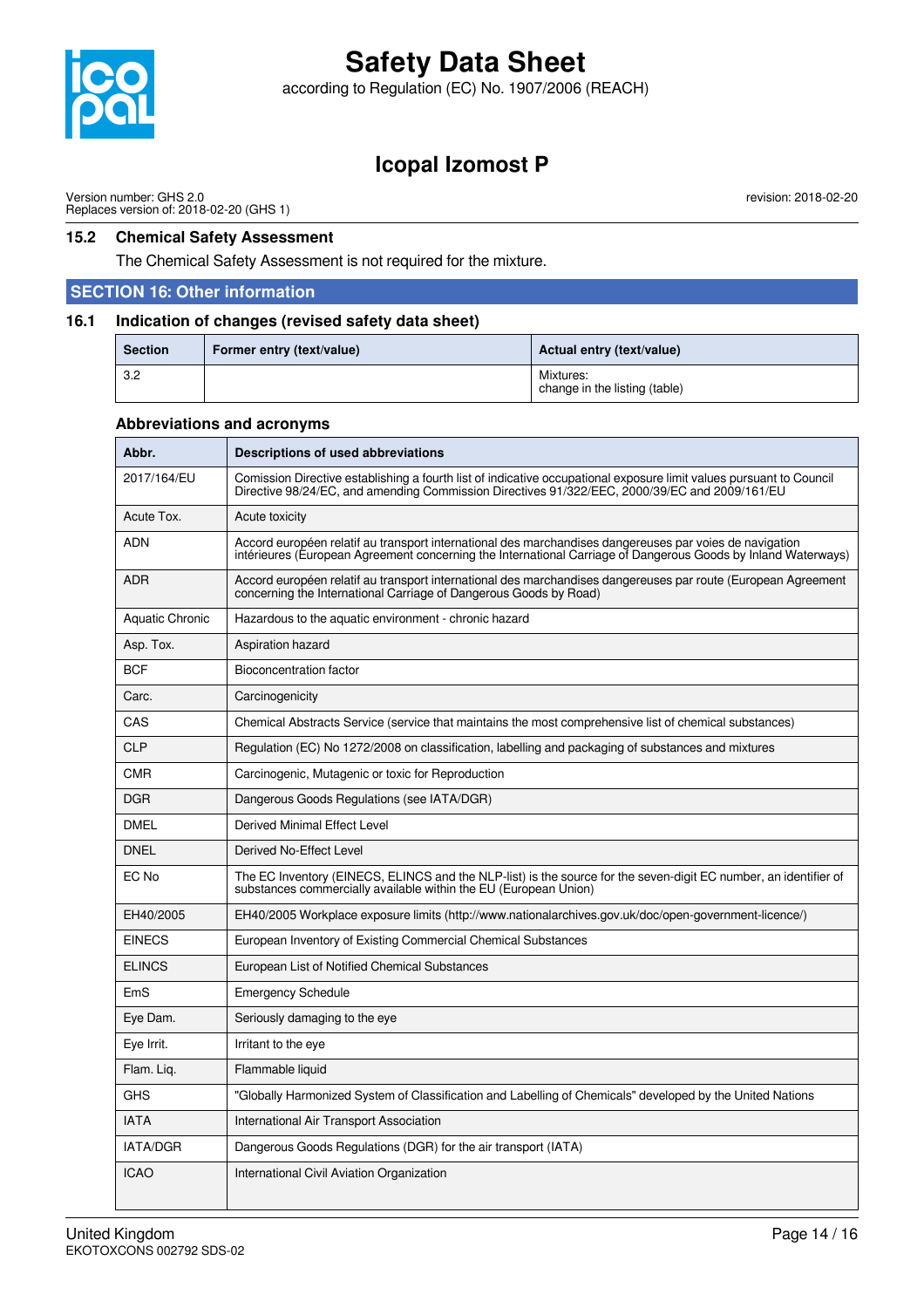

according to Regulation (EC) No. 1907/2006 (REACH)

# **Icopal Izomost P**

revision: 2018-02-20

Version number: GHS 2.0 Replaces version of: 2018-02-20 (GHS 1)

| Abbr.          | Descriptions of used abbreviations                                                                                                                                           |
|----------------|------------------------------------------------------------------------------------------------------------------------------------------------------------------------------|
| <b>IMDG</b>    | International Maritime Dangerous Goods Code                                                                                                                                  |
| <b>IOELV</b>   | Indicative occupational exposure limit value                                                                                                                                 |
| log KOW        | n-Octanol/water                                                                                                                                                              |
| <b>MARPOL</b>  | International Convention for the Prevention of Pollution from Ships (abbr. of "Marine Pollutant")                                                                            |
| <b>NLP</b>     | No-Longer Polymer                                                                                                                                                            |
| <b>PBT</b>     | Persistent, Bioaccumulative and Toxic                                                                                                                                        |
| PNEC           | <b>Predicted No-Effect Concentration</b>                                                                                                                                     |
| ppm            | Parts per million                                                                                                                                                            |
| <b>RCP</b>     | Reciprocal calculation procedure                                                                                                                                             |
| <b>REACH</b>   | Registration, Evaluation, Authorisation and Restriction of Chemicals                                                                                                         |
| <b>RID</b>     | Règlement concernant le transport International ferroviaire des marchandises Dangereuses (Regulations concern-<br>ing the International carriage of Dangerous goods by Rail) |
| Skin Corr.     | Corrosive to skin                                                                                                                                                            |
| Skin Irrit.    | Irritant to skin                                                                                                                                                             |
| Skin Sens.     | Skin sensitisation                                                                                                                                                           |
| <b>STEL</b>    | Short-term exposure limit                                                                                                                                                    |
| <b>STOT RE</b> | Specific target organ toxicity - repeated exposure                                                                                                                           |
| <b>STOT SE</b> | Specific target organ toxicity - single exposure                                                                                                                             |
| <b>TWA</b>     | Time-weighted average                                                                                                                                                        |
| vPvB           | Very Persistent and very Bioaccumulative                                                                                                                                     |
| WEL            | Workplace exposure limit                                                                                                                                                     |

### **Key literature references and sources for data**

- Regulation (EC) No. 1907/2006 (REACH), amended by 2015/830/EU
- Regulation (EC) No. 1272/2008 (CLP, EU GHS)

### **Classification procedure**

Physical and chemical properties: The classification is based on tested mixture. Health hazards/environmental hazards: The method for classification of the mixture is based on ingredients of the mixture (additivity formula).

|  |  | List of relevant phrases (code and full text as stated in chapter 2 and 3) |
|--|--|----------------------------------------------------------------------------|
|--|--|----------------------------------------------------------------------------|

| Code             | <b>Text</b>                                   |
|------------------|-----------------------------------------------|
| H <sub>225</sub> | Highly flammable liquid and vapour.           |
| H <sub>226</sub> | Flammable liquid and vapour.                  |
| H304             | May be fatal if swallowed and enters airways. |
| H312             | Harmful in contact with skin.                 |
| H315             | Causes skin irritation.                       |
| H317             | May cause an allergic skin reaction.          |